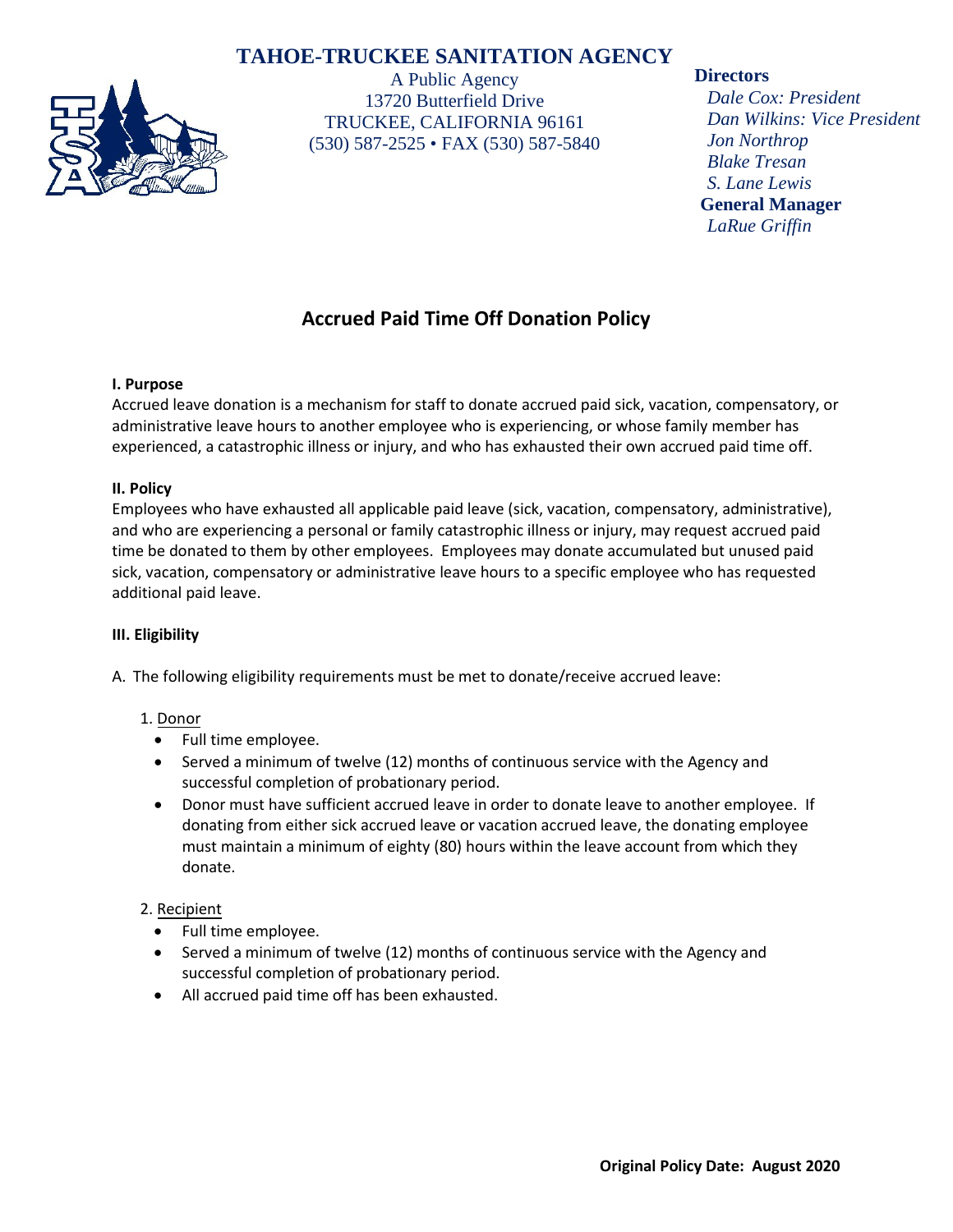# **Accrued Paid Time Off Donation Policy Page 2**

B. For purposes of this policy, "catastrophic illness or injury" means:

- The employee is unable to perform the duties of their position because of an illness or injury which is life threatening or which will require a lengthy convalescence; or
- The employee's immediate family member (i.e., spouse, domestic partner, child, or parent) sustains an illness or injury which is life threatening or which will require a lengthy convalescence, and which requires the employee to take leave to care for the family member.

#### **IV. Procedure**

An eligible recipient employee must request in writing on the Accrued Paid Time Off Request Form, that a specific number of hours of accrued paid time off be transferred to them.

Donor employees are allowed to transfer voluntarily up to a maximum of eighty (80) hours of their accrued paid time off during any calendar year, to any single beneficiary employee who is eligible under this policy to receive donated time. Donations to another single employee may also be made during the same, or any other calendar year, but donations are limited to a maximum of eighty (80) hours of accrued paid time off from a particular donor to a particular recipient. Donors must complete and sign an Accrued Paid Time Off Donation Form.

Time must be donated in minimum one (1) hour increments and will be transferred to the beneficiary employee on an hour-for-hour basis, regardless of wage rate of donor employee or recipient employee.

Human Resources will review all requests for Accrued Paid Time Off Donations and determine whether or not to approve requests.

#### **V. General Provisions**

Once an employee donates hours, the donating employee waives any further right to the donated hours, and their paid time off account balance is reduced accordingly.

If a beneficiary employee terminates employment prior to exhausting donated paid time off, or otherwise does not need a portion of the donated paid time off, the remaining paid time off will be returned to the donating employee(s) in as fair a way as possible as determined by Human Resources.

#### **VI. Denial of Application**

The Agency's Accrued Paid Time Off Donation Policy is not subject to any grievance or appeal procedures. The decision of Human Resources regarding any application for donation requests is final.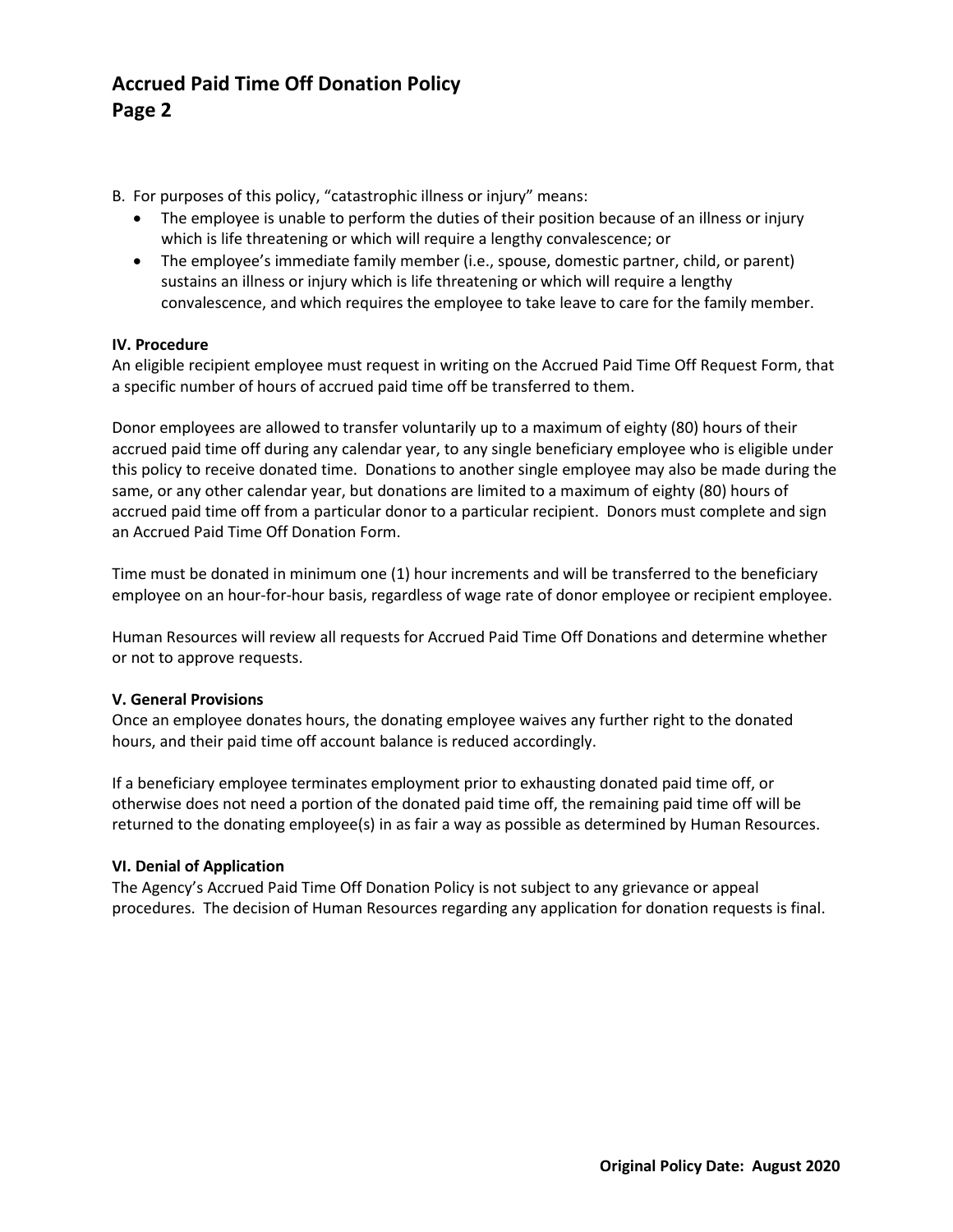# **TAHOE-TRUCKEE SANITATION AGENCY**



A Public Agency 13720 Butterfield Drive TRUCKEE, CALIFORNIA 96161 (530) 587-2525 • FAX (530) 587-5840

## **Directors**

*Dale Cox: President Dan Wilkins: Vice President Jon Northrop Blake Tresan S. Lane Lewis* **General Manager** *LaRue Griffin*

# **Accrued Paid Time Off Donation Form**

### **I. DONOR EMPLOYEE INFORMATION**

Name: \_\_\_\_\_\_\_\_\_\_\_\_\_\_\_\_\_\_\_\_\_\_\_\_\_\_\_\_\_\_\_\_\_\_\_\_\_\_\_\_\_\_\_\_

Job Title:  $\Box$ 

Department: \_\_\_\_\_\_\_\_\_\_\_\_\_\_\_\_\_\_\_\_\_\_\_\_\_\_\_\_\_\_\_\_\_\_\_\_\_\_\_

#### **II. DONATION INFORMATION**

I voluntarily wish to donate accrued leave as follows:

| Sick           | Number of Hours: |
|----------------|------------------|
| Vacation       | Number of Hours: |
| Compensatory   | Number of Hours: |
| Administrative | Number of Hours: |

I wish to donate accrued leave (designated above) to the following employee: \_\_\_\_\_\_\_\_\_\_\_\_\_\_\_\_\_\_\_\_\_\_\_\_\_\_\_\_\_\_\_\_\_

#### **III. EMPLOYEE ACKNOWLEDGEMENTS**

- **I have read the T-TSA Accrued Paid Time Off Donation Policy.**
- I understand and agree that donated time will not be returned to me, except as noted in policy.

\_\_\_\_\_\_\_\_\_\_\_\_\_\_\_\_\_\_\_\_\_\_\_\_\_\_\_\_\_\_\_\_\_\_\_\_\_\_\_\_\_\_\_\_\_\_\_\_\_\_\_\_\_ \_\_\_\_\_\_\_\_\_\_\_\_\_\_\_\_\_\_

\_\_\_\_\_\_\_\_\_\_\_\_\_\_\_\_\_\_\_\_\_\_\_\_\_\_\_\_\_\_\_\_\_\_\_\_\_\_\_\_\_\_\_\_\_\_\_\_\_\_\_\_\_ \_\_\_\_\_\_\_\_\_\_\_\_\_\_\_\_\_\_

#### **IV. EMPLOYEE SIGNATURE**

Employee Signature **Date** Date **Date** 

#### **V. HUMAN RESOURCES REVIEW AND APPROVAL**

Human Resources Signature **Date** Date